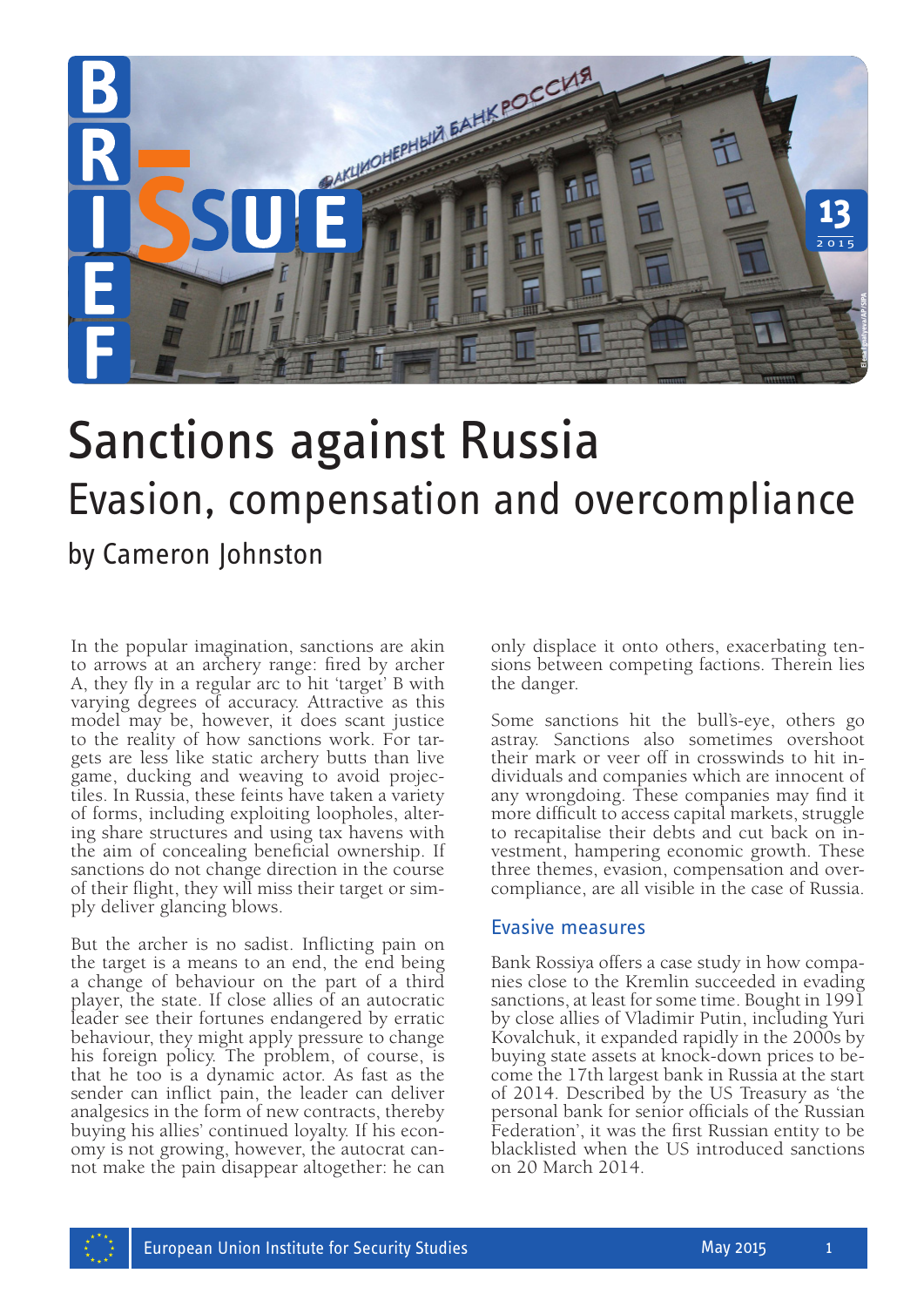As an investigation by *The Economist* showed, the bank protected its subsidiaries by exploiting loopholes in the sanctions legislation. Until March 2015, it held a controlling stake (51%) in the insurance company, Sogaz. But with sanctions looming, it transferred 2.5% of its shares to a newly created subsidiary. As a result, Sogaz was not listed, because, under the rules as they then stood, a firm owned by multiple targets could not itself be listed unless one of those targets individually held a 50% stake. The US Office for Foreign Assets Control (OFAC) closed this loophole in August 2014, so that the combined shares of targeted entities became the deciding factor, but before it could do so, Bank Rossiya acted again.

On 11 August 2014, just before the new rules took effect, Bank Rossiya transferred a portion of its shares in Sogaz to a subsidiary of Gazprom, a company which is not subject to full sanctions. The stakes of fully sanctioned entities therefore added up to less than 50% and Sogaz avoided sanctions.

Second, Russian targets have sought to shield their subsidiaries by relinquishing (or at least appearing to relinquish) ownership. Half of the shares in Gunvor, one of the world's largest oil trading firms, were until March 2014 owned by another Putin loyalist, Gennady Timchenko. On the very day that he was blacklisted by the US,

however, Timchenko sold all his shares to his Swedish business partner. He is also reported to have sold his stake in the Finnish airliner Airfix and in airport business termi- nals in St Petersburg and Moscow. The suspicion, of course, is

'...although Putin's inner circle became poorer in absolute terms, they grew stronger in relative terms as the president rewarded loyal acolytes with a larger slice of a shrinking pie.'

that although ownership changes on paper, the previous owners continue to control the company in practice. The case of Russian National Commercial Bank (RNCB) shows how this might be achieved.

At the start of 2014, RNCB was a small subsidiary of the Bank of Moscow and the 587th largest bank in Russia. But it took advantage of Russia's annexation of Crimea to expand rap- idly, to the extent that by January 2015, it had 200 branches on the peninsula and was providing financial services to the regional authorities. How did it evade sanctions, then, after its parent company was blacklisted in July 2014?

The answer is that it concealed beneficial ownership. Since RNCB was sold in March 2014 and changed hands again in early 2015, it appeared to be independent of Bank of Moscow. In reality, the two banks were as connected as they ever were, since Bank of Moscow's directors continued to negotiate on behalf of their erstwhile subsidiary.

# Keeping it in the family

As well as altering share structures and concealing beneficial ownership, targets may protect their assets by passing them on to family members, with the hope, perhaps, of resuming control when sanctions are lifted. Hartwall Arena, a music venue in Finland, was one such asset. Until 2014, it was half owned by Timchenko and half by the Rotenberg brothers, childhood friends of President Putin. Since all three of them were soon to be blacklisted, the venue's future appeared to be in doubt. In the event, Arkady and Boris Rotenberg saved it by transferring all of their shares to Boris's son, Roman, and arranging for Timchenko to sell Roman a 0.5% stake. Sanctioned individuals now owned only 49.5% of the arena, allowing it to continue operating unimpeded.

Arkady Rotenberg repeated the trick later on in 2014. *Bloomberg* reported in October that he had transferred TPS Real Estate Holding, a

company that builds shopping malls, to his son Igor. He also an- nounced that he had disposed of his stake in OAO Mostotrest, Russia's largest builder of roads and railways, only for the very same Igor to appear on company documents as a

26% shareholder. Because the family members of sanctioned individuals are legally obliged to declare that they are related to 'politically-exposed persons', however, and banks often give them a wide berth, it is not clear whether this tactic always works.

Despite all this ducking and diving, however, Russia's wealthiest men incurred stinging loss- es in 2014 due to the combined effect of fall- ing oil prices, structural economic problems and Western sanctions, with the twenty richest losing a combined total of \$62 billion. But although Putin's inner circle became poorer in absolute terms, they grew stronger in relative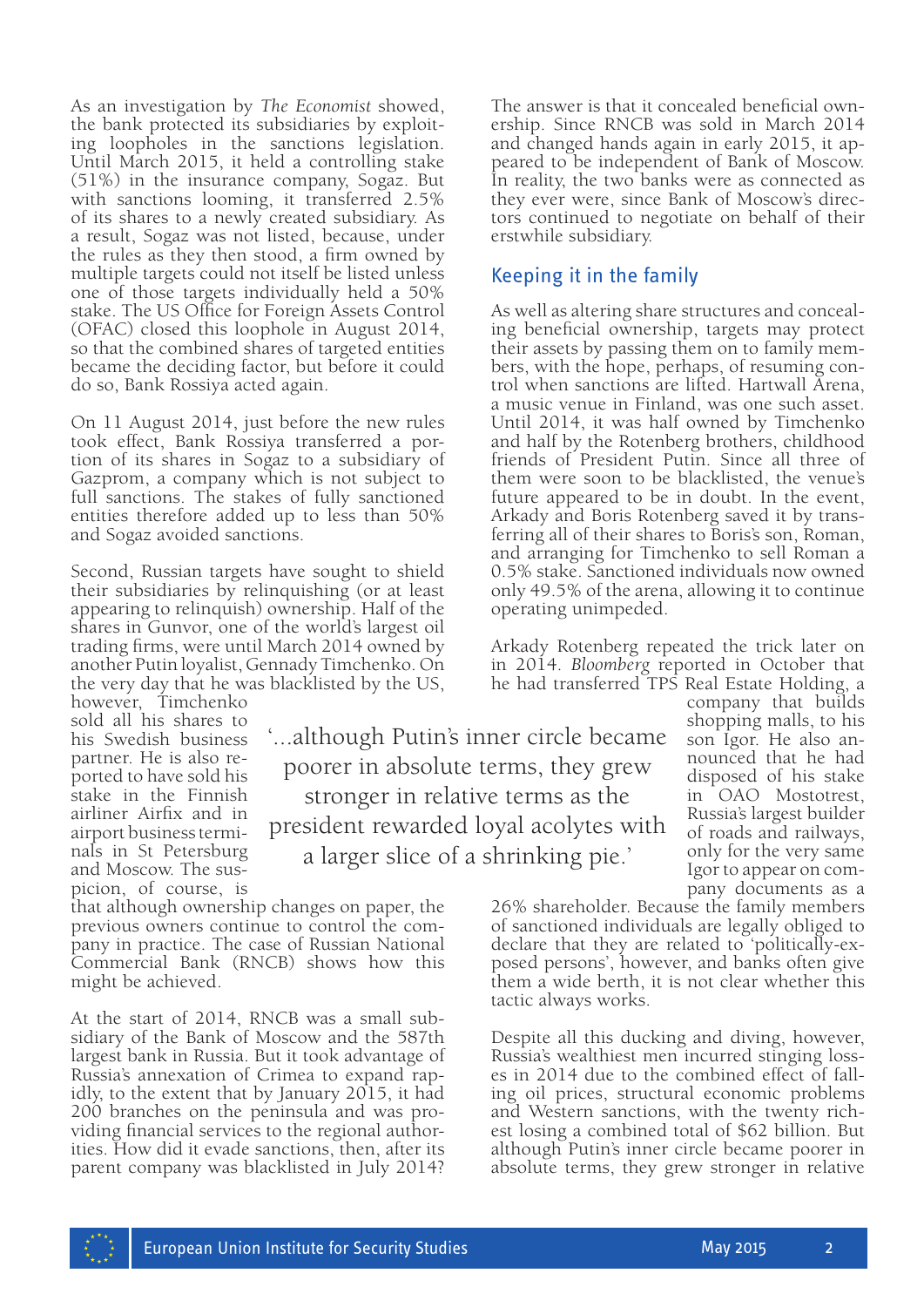terms as the president rewarded loyal acolytes with a larger slice of a shrinking pie.

## Let the good times roll…

Bank Rossiya once again exemplified the trend. On 10 April 2014, an obscure body called the Market Council voted to transfer financial business related to Russia's wholesale electricity market from Alpha Bank to Bank Rossiya in a deal that promised rich rewards for the sanctioned bank. The business is worth 4 billion roubles a year, only slightly less than Bank Rossiya's total net profit in 2013. All the evidence suggests, meanwhile, that the decision was taken at highest state levels. Igor Sechin, head of Rosneft and long-time friend of Putin, is chairman of the board, while the loser in this deal, Alpha Bank, is headed by an oligarch who has made no bones about his desire to diversify his portfolio away from Russia.

Putin has bought the loyalty of sanctioned oligarchs by channelling existing business in their direction but his 'foreign adventures' have also opened up new opportunities for faithful acolytes, not least in Crimea. The departure of virtually all Ukrainian banks from the peninsula after March 2014 opened up a vacuum, which Bank Rossiya helped to fill. It opened the first four of thirty projected branches in June 2014, while Timchenko's Volga Group announced last May that it had bought a further 17 branches from a European bank.

Rossiya was not the only bank to benefit from the state's growing involvement in tenders and takeovers. SMP bank, which is majority owned by the Rotenberg brothers, was invited in May 2014 to take over three struggling competitors, Mosoblbank, Investment Republican Bank (Inresbank) and Finance Business Bank. To that end, it secured a large loan at a very favourable rate of interest and later appealed to the Deposit Insurance Agency for further funding.

And although the much-vaunted pivot towards China is unlikely to materialise any time soon, the grand infrastructure projects required to bring it about will line the pockets of Putin's inner circle. Arkady Rotenberg is set to benefit most from the construction of the Power of Siberia gas pipeline to China, just as his com-<br>pany Stroygazmontazh cashed in on the annex-<br>ation of Crimea. It recently won a huge contract to build a 19km bridge across the Kerch Strait, which separates Crimea from mainland Russia.

It would appear, then, that sanctions have sped up the concentration of resources in the hands of a coterie of Putin loyalists. *Bloomberg* reports that between March and December 2014, firms connected to Gennady Timchenko and Arkady Rotenberg won 309 billion roubles (around \$8.1 billion) in government contracts, 12% more than in the whole of 2013. In a country in which the state can make or break a person at will, a businessman's absolute wealth matters less than his position in the pecking order. By cementing his allies' position at the top of the food chain, Putin calculated correctly that they would swallow sanctions without demanding a change of course. Whereas a few public figures have openly criticised government policy, most notably former Prime Minister Yevgeny Primakov and former Finance Minister Alexei Kudrin, no one at the top has voiced any opposition.

But although Putin's strategy has been effective in the short term, it might prove dangerous in the long run. In times of growing scarcity, Putin will try to feed his followers by starving their rivals. Last October, the state expropriated Vladimir Yevtushenkov's oil company Bashneft amid rumours that it would be transferred to Rosneft. Yevtushenkov was placed under house arrest and saw 90% of his wealth evaporate in the space of twelve months.

If Russia's economic crisis deepens, as now seems likely, Putin might be tempted to carry out further expropriations, alienating some oli- garchs and stoking tensions between competing clans.

#### Overcompliance and its effects

If sanctions (and the Kremlin's responses to them) mean different things for different oligarchs, their effects on lending and business deals have been more clear-cut. The recent contretemps between Mikhail Fridman and the UK government reveals the potential for sanctions, like errant arrows, to damage the interests of businessmen who are not beholden to sanctioned parties.

Meanwhile, the steep decline in Western lending to Russian businesses, including ones that are not subject to sanctions, is likely to slow down economic growth in the medium to long term.

Sanctions alone cannot explain why Western lending to Russia has dried up but they certainly